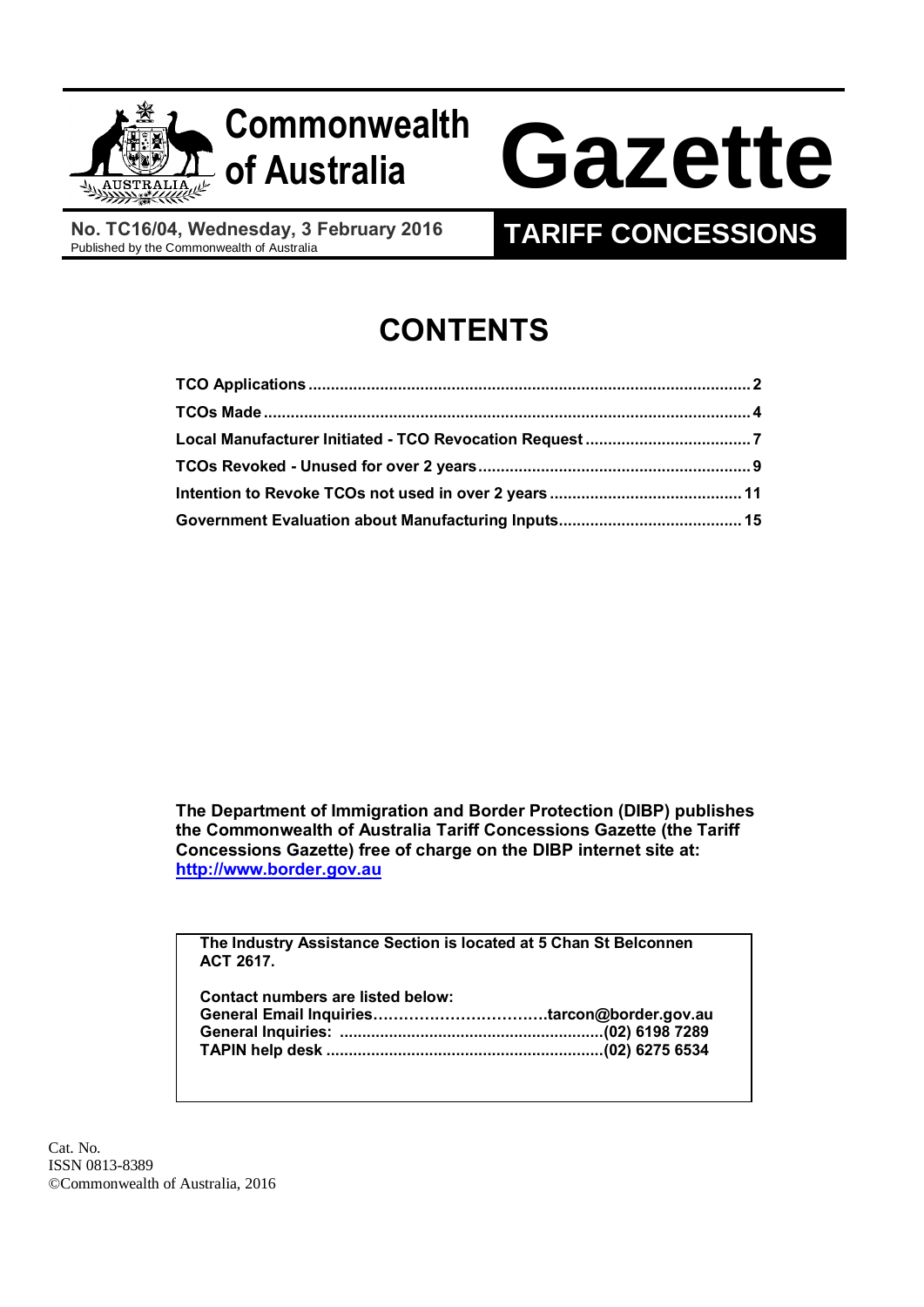# <span id="page-1-0"></span>**CUSTOMS ACT 1901 - NOTICE PURSUANT TO SECTION 269K(1) - APPLICATIONS MADE FOR TARIFF CONCESSION ORDERS**

Applications have been lodged for Tariff Concession Orders for the goods described in the following TABLE.

Australian manufacturers who wish to contest the granting of a Tariff Concession Order for the goods described are invited to lodge a submission in writing in an approved form. Submissions must be lodged within 50 days of the date of publication of this Notice.

The operative date (Op.) and TC reference number follow the description of goods.

To assist local manufacturers, the use(s) to which the goods can be put follow the description of goods.

Objections to the making of TCO submission forms are available at <http://www.border.gov.au/Tariffclassificationofgoods/Documents/B444.pdf>

For guidance on the required description style, phone 02 6198 7289, or email [tarcon@border.gov.au.](mailto:tarcon@border.gov.au)

|            | Description of Goods including the<br>Customs Tariff Classification                                                                                                                                                                                                                     |                | Schedule 4 Item Number<br>General Duty Rate |
|------------|-----------------------------------------------------------------------------------------------------------------------------------------------------------------------------------------------------------------------------------------------------------------------------------------|----------------|---------------------------------------------|
| 3920.10.00 | LINEAR LOW DENSITY POLYETHYLENE FILM, stretch, cast, having ALL<br>of the following:<br>(a) thickness NOT less than 8 microns and NOT greater than 35<br>microns;<br>(b) width NOT less than 480 mm and NOT greater than 520 mm;<br>(c) NOT less than 20 layers of film<br>Op. 22.12.15 | $-$ TC 1545943 | 50                                          |
|            | Stated Use:<br>Wrap and support packages for transport and storage                                                                                                                                                                                                                      |                |                                             |
|            | Applicant: AAA Packaging Solutions Pty Ltd                                                                                                                                                                                                                                              |                | 5%                                          |
| 7326.90.90 | WALL AND/OR POLE MOUNTING KITS, FIBRE OPTIC CABLE CLOSURE,<br>having ALL of the following:<br>(a) brackets AND/OR plates AND/OR holders;<br>(b) clamping bands;<br>(c) cable ties;<br>(d) screws AND/OR plugs                                                                           |                | 50                                          |
|            | Op. 04.01.16                                                                                                                                                                                                                                                                            | $-$ TC 1600467 |                                             |
|            | Stated Use:<br>To mount fibre optic cable closure to walls or poles                                                                                                                                                                                                                     |                |                                             |
|            | Applicant: CORNING OPTICAL COMMUNICATIONS PTY LTD                                                                                                                                                                                                                                       |                | 5%                                          |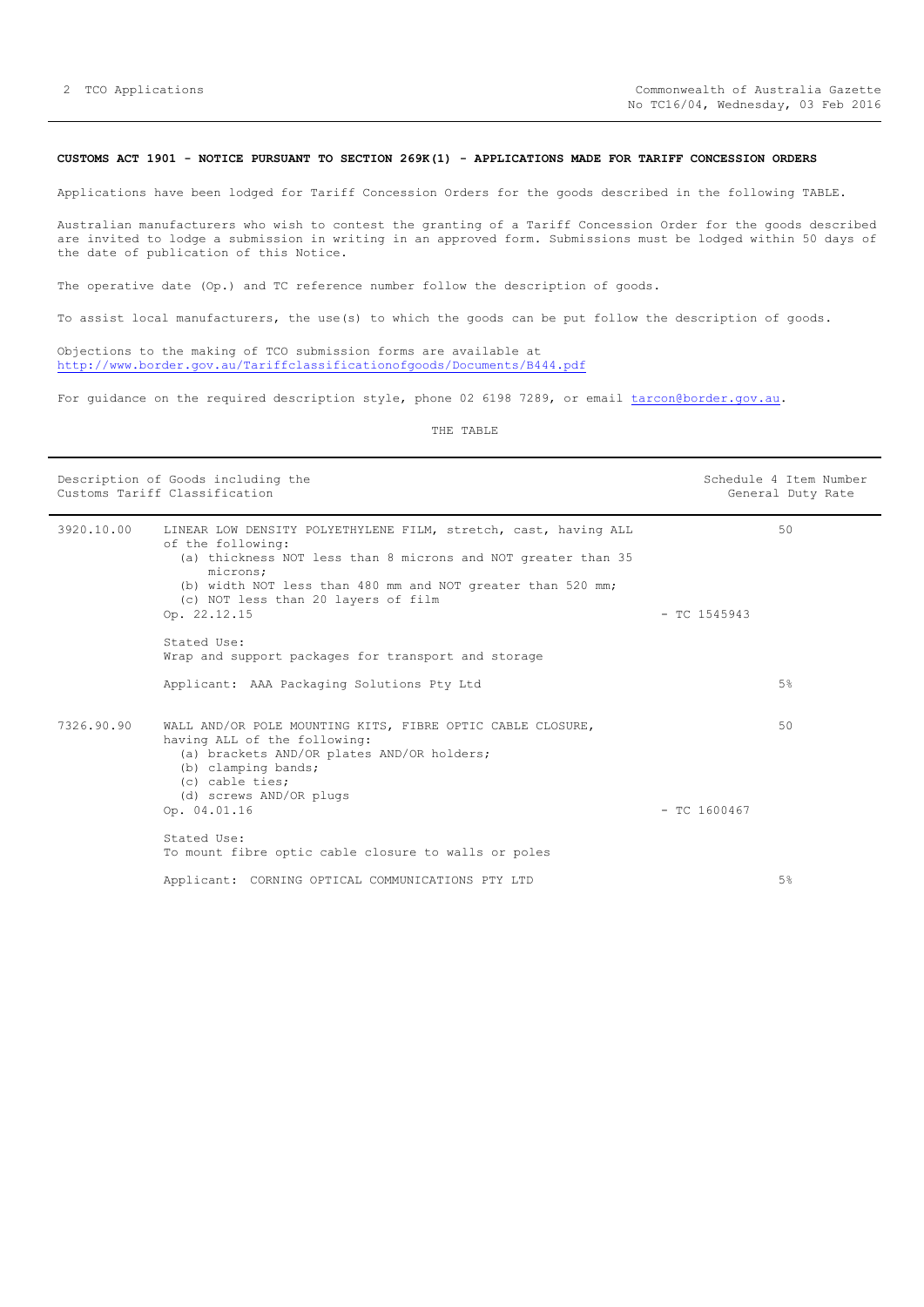|            | Description of Goods including the<br>Customs Tariff Classification                                                                                                                                                                                                                                                                                                                                                                                                                                                                                                                                                                                                                                                                                           |                | Schedule 4 Item Number<br>General Duty Rate |
|------------|---------------------------------------------------------------------------------------------------------------------------------------------------------------------------------------------------------------------------------------------------------------------------------------------------------------------------------------------------------------------------------------------------------------------------------------------------------------------------------------------------------------------------------------------------------------------------------------------------------------------------------------------------------------------------------------------------------------------------------------------------------------|----------------|---------------------------------------------|
| 8428.90.00 | OVERHEAD MONORAIL LAUNDRY TRANSPORTERS, programmable logic<br>controlled, including ALL of the following:<br>(a) monorail tracks including one OR more of the following<br>components:<br>(i) straight AND curved OR switching point rails;<br>(ii) weighing rails with load cells;<br>(iii) stop stations;<br>(iv) discharge units with stabilisers;<br>(v) plates AND blocks OR connectors;<br>(vi) suspension trolleys,<br>(b) conveyors AND/OR belts with OR without chutes AND/OR<br>motors;<br>(c) hoists with OR without hoppers AND/OR motors;<br>(d) polyester bags;<br>(e) bag opening AND/OR closing units;<br>(f) bag stackers AND/OR bag loading stations with hoppers;<br>(q) air cylinders with connectors AND cables;<br>(h) pneumatic chutes |                | 50                                          |
|            | Op. 06.01.16                                                                                                                                                                                                                                                                                                                                                                                                                                                                                                                                                                                                                                                                                                                                                  | $-$ TC 1600941 |                                             |
|            | Stated Use:<br>To transport linen and textiles via overhead monorails in<br>industrial and commercial laundry facilities<br>Applicant: KNIGHTS LAUNDRY PTY LTD                                                                                                                                                                                                                                                                                                                                                                                                                                                                                                                                                                                                |                | 5%                                          |
| 8479.89.90 | STREET SWEEPER BODY ASSEMBLIES, vehicle mountable, including ALL<br>of the following:<br>(a) diesel engine;<br>(b) centrifugal suction fan;<br>(c) dual chamber full width blast orifice sweeping head;<br>(d) debris hopper capacity NOT less than 5 m3;<br>(e) water tank,<br>with OR without side sweep brush OR brushes                                                                                                                                                                                                                                                                                                                                                                                                                                   |                | 50                                          |
|            | Op. 22.12.15                                                                                                                                                                                                                                                                                                                                                                                                                                                                                                                                                                                                                                                                                                                                                  | $-$ TC 1545944 |                                             |
|            | Stated Use:<br>Production of suction street sweeper vehicles                                                                                                                                                                                                                                                                                                                                                                                                                                                                                                                                                                                                                                                                                                  |                |                                             |
|            | Applicant: ROSMECH SALES & SERVICE PTY LTD                                                                                                                                                                                                                                                                                                                                                                                                                                                                                                                                                                                                                                                                                                                    |                | 5%                                          |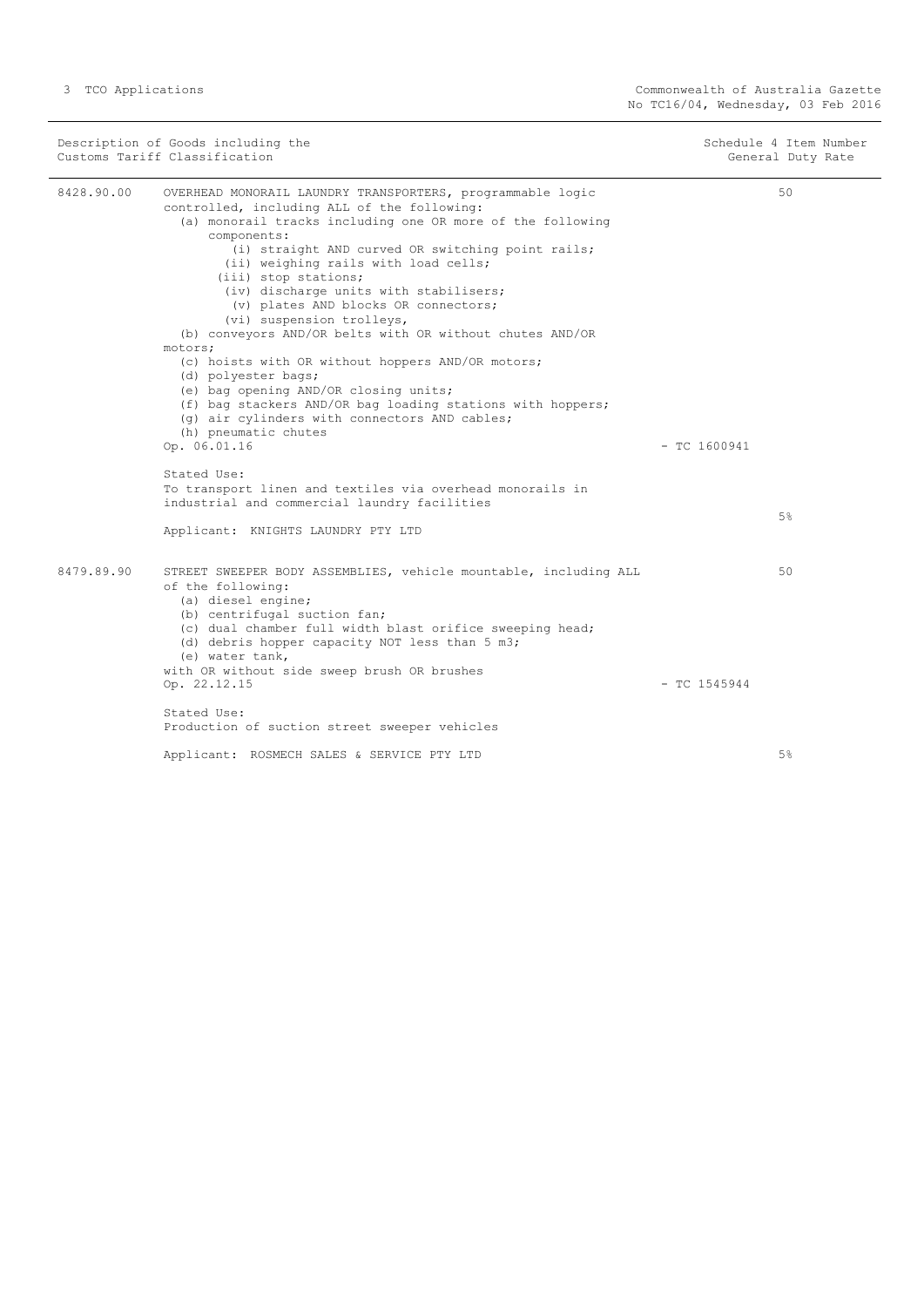# <span id="page-3-0"></span>**CUSTOMS ACT 1901 - NOTICE PURSUANT TO SECTION 269R(1) - TARIFF CONCESSION ORDERS MADE**

Tariff Concession Orders have been made for the goods described in the following TABLE.

The operative date (Op.) and TC reference No. follow the description of goods. Local manufacturers of substitutable goods may request the revocation of TCOs at any time.

| General Duty Rate | Description of Goods including the<br>Customs Tariff Classification                                                                                                                                                                                                                                                                                                                                                                                                       |                                          |                                | Schedule 4 Item Number<br>Last Date of Effect |
|-------------------|---------------------------------------------------------------------------------------------------------------------------------------------------------------------------------------------------------------------------------------------------------------------------------------------------------------------------------------------------------------------------------------------------------------------------------------------------------------------------|------------------------------------------|--------------------------------|-----------------------------------------------|
| 3808.92.00        | FUNGICIDES, having a basis of azoxystrobin AND metalaxyl-M<br>Op. 03.11.15                                                                                                                                                                                                                                                                                                                                                                                                | Dec. date 01.02.16                       | $-$ TC 1540660                 | 50                                            |
| 3824.90.90        | ABSORBING GRANULES, having of ALL of the following:<br>(a) copper carbonate content NOT less than 50% and NOT<br>qreater than 75%;<br>(b) hydrozincite content NOT less than 25% and NOT greater<br>than $35\$ ;<br>(c) aluminium oxide content NOT less than 5% and NOT<br>greater than 10%<br>Op. 02.11.15                                                                                                                                                              | Dec. date 28.01.16                       | $-$ TC 1540583                 | 50                                            |
| 3926.10.00        | PENCIL CASES, moulded polypropylene, zippered opening<br>Op. 13.11.15                                                                                                                                                                                                                                                                                                                                                                                                     | Dec. date 28.01.16                       | $-$ TC 1541516                 | 50                                            |
| 4016.99.00        | PARTS, PAPER SIZE SORTING MACHINE, being rubber star shaped<br>wheels<br>Op. 30.10.15                                                                                                                                                                                                                                                                                                                                                                                     | Dec. date 01.02.16                       | $-$ TC 1540579                 | 50                                            |
| 4408.39.90        | PANELS, VENEER, tropical wood, dyed, lacquered, phenolic<br>impregnated backing, having a thickness NOT less than 0.6 mm<br>and NOT greater than 1 mm                                                                                                                                                                                                                                                                                                                     |                                          |                                | 50                                            |
| 4804.19.10        | Op. 30.10.15<br>PAPER AND/OR PAPERBOARD, KRAFTLINER, top layer bleached, having<br>ALL of the following:<br>(a) whiteness NOT less than 93.0% complying with International<br>Organization for Standardization ISO 11475:2004(E);<br>(b) burst strength NOT less than 555 kPa complying with<br>International Organization for Standardization<br>ISO $2758:2001(E);$<br>(c) NOT less than 90% virgin kraft fibre;<br>(d) weighing NOT more than 205 g/m2<br>Op. 30.10.15 | Dec. date 01.02.16<br>Dec. date 28.01.16 | - TC 1540580<br>$-$ TC 1540462 | 50                                            |
| 6811.82.00        | BOARDS, WALL AND/OR ROOF AND/OR CEILING AND/OR FLOOR AND/OR<br>SHELF, cellulose fibre reinforced, quartz AND lime AND mica<br>embedded, having a cement composition of NOT less than 25%<br>Op. 20.10.15                                                                                                                                                                                                                                                                  | Dec. date 25.01.16                       | $-$ TC 1539400                 | 50                                            |
| 8415.82.00        | COOLERS, including BOTH of the following:<br>(a) indirect evaporative cooling with polymer tube heat<br>exchangers;<br>(b) refrigerated cooling with digital scroll compressor,<br>with OR without one OR both of the following:<br>(i) chilled water coil;<br>(ii) dehumidification AND/OR humidification AND/OR outside air<br>pre-treatment unit<br>Op. 21.10.15                                                                                                       | Dec. date 28.01.16                       | $-$ TC 1539449                 | 50                                            |
| 8421.21.90        | WATER TREATMENT SYSTEM, including ALL of the<br>following:<br>(a) control box;<br>(b) flow meter;<br>(c) electromagnetic treatment pipes;<br>(d) electrodes with copper rods OR plates<br>Op. 09.11.15                                                                                                                                                                                                                                                                    | Dec. date 01.02.16                       | $-$ TC 1541050                 | 50                                            |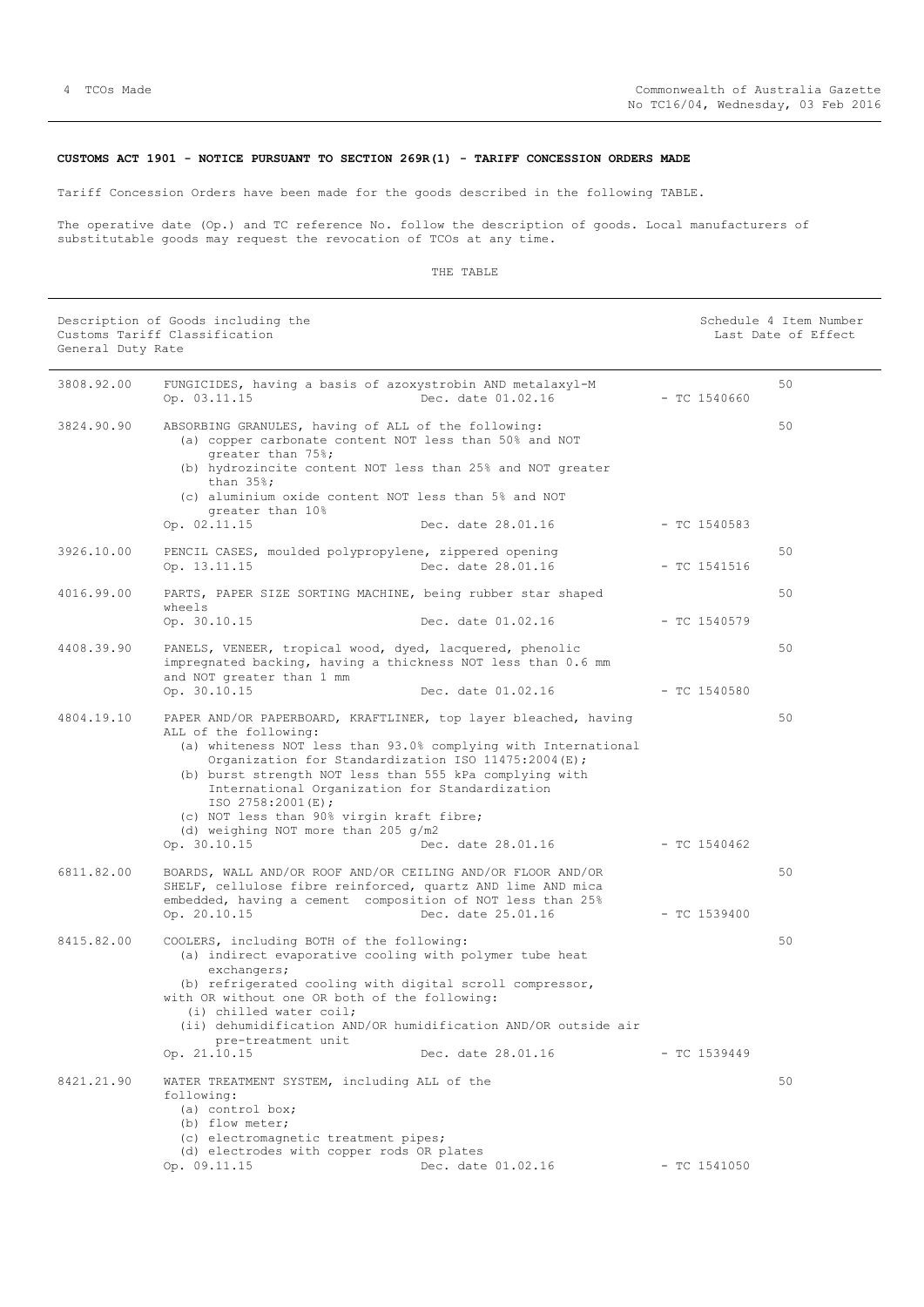| General Duty Rate | Customs Tariff Classification                                                                                                                                                                                                                      |                                   |                | Last Date of Effect |
|-------------------|----------------------------------------------------------------------------------------------------------------------------------------------------------------------------------------------------------------------------------------------------|-----------------------------------|----------------|---------------------|
| 8428.39.00        | LATCH CONVEYORS, TRANSFER AND HANDLING SYSTEM, with OR without<br>board turner                                                                                                                                                                     |                                   |                | 50                  |
|                   | Op. 27.10.15                                                                                                                                                                                                                                       | Dec. date $01.02.16$ - TC 1540094 |                |                     |
| 8428.90.00        | HANDLING EQUIPMENT, moulded concrete, being EITHER of the<br>following:<br>(a) de-stacking racks with electric gear motor powered wheels;                                                                                                          |                                   |                | 50                  |
|                   | (b) mobile racks, including ALL of the following:<br>(i) geared motors;<br>(ii) roller chains;<br>(iii) quide ways;<br>(iv) metal angles;<br>(v) limit switches;<br>(vi) light barriers                                                            |                                   |                |                     |
|                   | Op. 28.10.15                                                                                                                                                                                                                                       | Dec. date 28.01.16                | $-$ TC 1540256 |                     |
| 8438.10.90        | BREAD SLICING MACHINES, having ALL of the following:<br>(a) machine weight NOT less than 200 kg;<br>(b) average output NOT less than 300 loaves per hour;<br>(c) stainless steel bagging spade                                                     |                                   |                | 50                  |
|                   | Op. 11.11.15                                                                                                                                                                                                                                       | Dec. date 28.01.16                | $-$ TC 1541240 |                     |
| 8438.20.00        | CONFECTIONERY DEPOSITOR MACHINES, programmable logic<br>controlled, including ALL of the following:<br>(a) conveyors;<br>(b) trolleys;<br>(c) pressing AND vibration units;                                                                        |                                   |                | 50                  |
|                   | (d) frames AND quards;<br>(e) product sizing attachments                                                                                                                                                                                           |                                   |                |                     |
|                   | Op. 02.11.15                                                                                                                                                                                                                                       | Dec. date 01.02.16 - TC 1540582   |                |                     |
| 8474.10.00        | SCREENING AND WASHING AND RECOVERY PLANT, mobile, including<br>ALL of the following:<br>(a) aggregate washers;<br>(b) hoppers;<br>(c) conveyors;<br>(d) wash boxes;<br>(e) screen units;<br>(f) crawler tracks                                     |                                   |                | 50                  |
|                   | Op. 15.10.15                                                                                                                                                                                                                                       | Dec. date 25.01.16                | $-$ TC 1538356 |                     |
| 8474.10.00        | SORTERS, STONE AND/OR MINERAL ORE, including ALL of the<br>following:<br>(a) pressurised air valves;<br>(b) X-ray AND/OR electromagnetic sensors;<br>(c) conveyor belts AND/OR chutes                                                              |                                   |                | 50                  |
|                   | Op. 27.10.15                                                                                                                                                                                                                                       | Dec. date 28.01.16                | $- TC 1540090$ |                     |
| 8479.89.90        | SORTERS, RECYCLED MATERIAL, including ALL of the following:<br>(a) pressurised air valves;<br>(b) X-ray AND/OR electromagnetic sensors;                                                                                                            |                                   |                | 50                  |
|                   | (c) conveyor belt OR chute<br>Op. 06.11.15                                                                                                                                                                                                         | Dec. date 01.02.16                | - TC 1540958   |                     |
| 8480.71.00        | MOULDS, WATER FILTER TANK, top OR bottom, having a weight NOT<br>less than 10 000 Kg                                                                                                                                                               |                                   |                | 50                  |
|                   | Op. 27.10.15                                                                                                                                                                                                                                       | Dec. date 01.02.16                | $-$ TC 1540092 |                     |
| 8483.10.99        | CRANKSHAFTS, COLD PILGER MILL, including counterweights<br>Op. 09.11.15                                                                                                                                                                            | Dec. date 01.02.16                | $-$ TC 1541051 | 50                  |
| 8501.53.00        | INDUCTION MOTORS, having ALL of the following:<br>(a) power output NOT less than 857 kW and NOT greater<br>than 859 $kW$ ;<br>(b) $200$ W heater;<br>(c) blower assembly, including a 15 HP motor;<br>(d) tapered shaft AND hub;<br>$(e)$ exhaust; |                                   |                | 50                  |
|                   | (f) pressure switch<br>Op. 05.11.15                                                                                                                                                                                                                | Dec. date 28.01.16                | $-$ TC 1540865 |                     |

Description of Goods including the Schedule 4 Item Number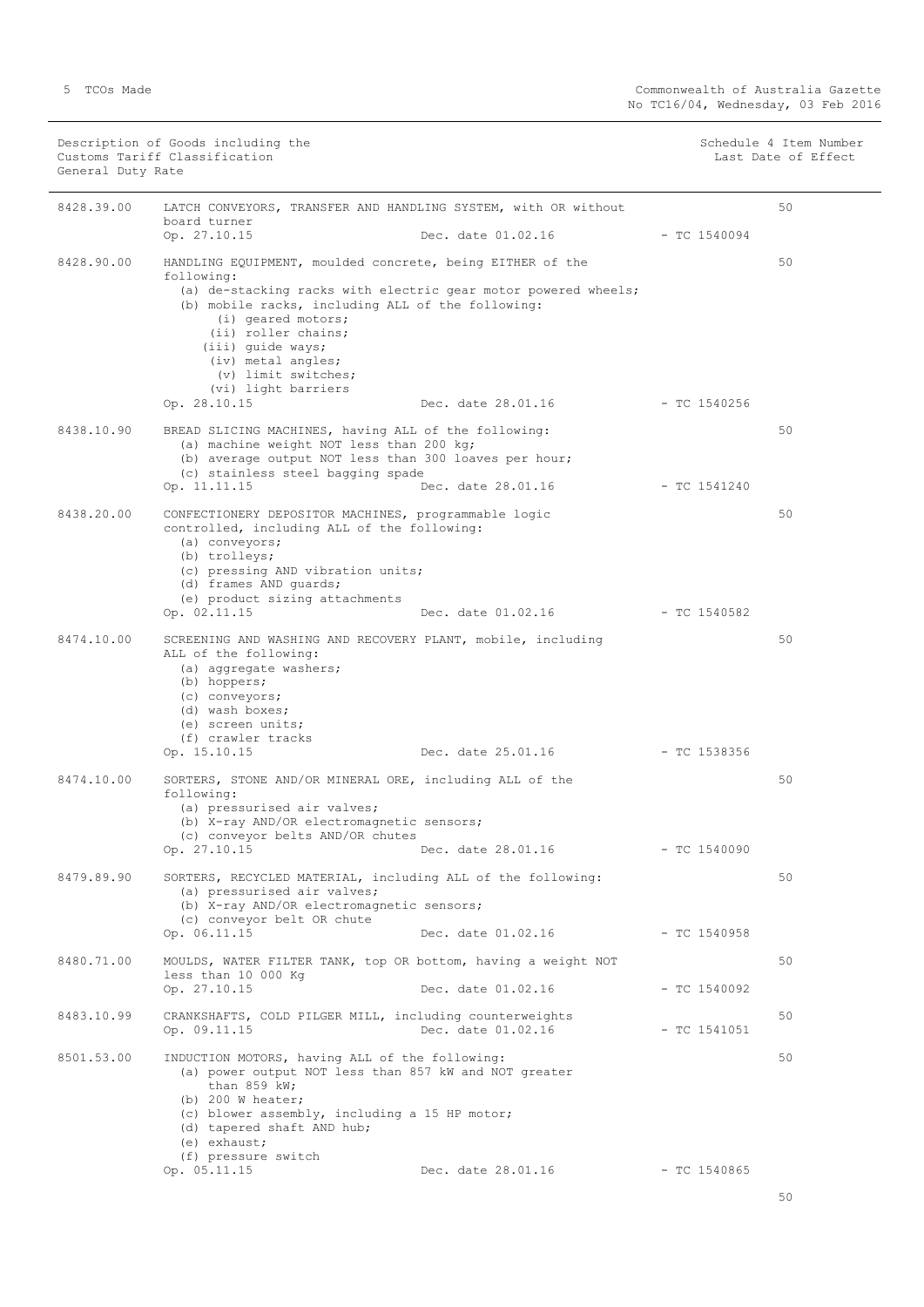Description of Goods including the Schedule 4 Item Number (Schedule 4 Item Number Customs Tariff Classification and the control of the control of the control of Effect Date of Effect General Duty Rate

| 8501.53.00 | INDUCTION MOTORS, having ALL of the<br>following:<br>(a) power output NOT less than 917 kW and NOT greater<br>than $1\,008$ kW;<br>(b) $100$ W heater;<br>(c) tapered shaft;<br>(d) encoder;<br>(e) pressure switch                                              |                    |                |    |
|------------|------------------------------------------------------------------------------------------------------------------------------------------------------------------------------------------------------------------------------------------------------------------|--------------------|----------------|----|
|            | Op. 05.11.15                                                                                                                                                                                                                                                     | Dec. date 01.02.16 | — ТС 1540866   |    |
| 8515.80.90 | HEAT SEALERS, BAG AND/OR TUBING, PLASTIC AND/OR PAPER AND/OR<br>FOIL, being ANY of the following:<br>(a) benchtop;<br>(b) handheld;<br>(c) pedestal mounted;<br>(d) floor mounted:<br>(e) wall mounted;<br>(f) hand OR foot pedal operation;<br>(q) plier action |                    |                | 50 |
|            | Op. 30.10.15                                                                                                                                                                                                                                                     | Dec. date 01.02.16 | - TC 1540578   |    |
| 8525.80.90 | CAMERAS, VIDEO, DIGITAL, including video transmitting hub<br>Op. 04.11.15                                                                                                                                                                                        | Dec. date 01.02.16 | $-$ TC 1540775 | 50 |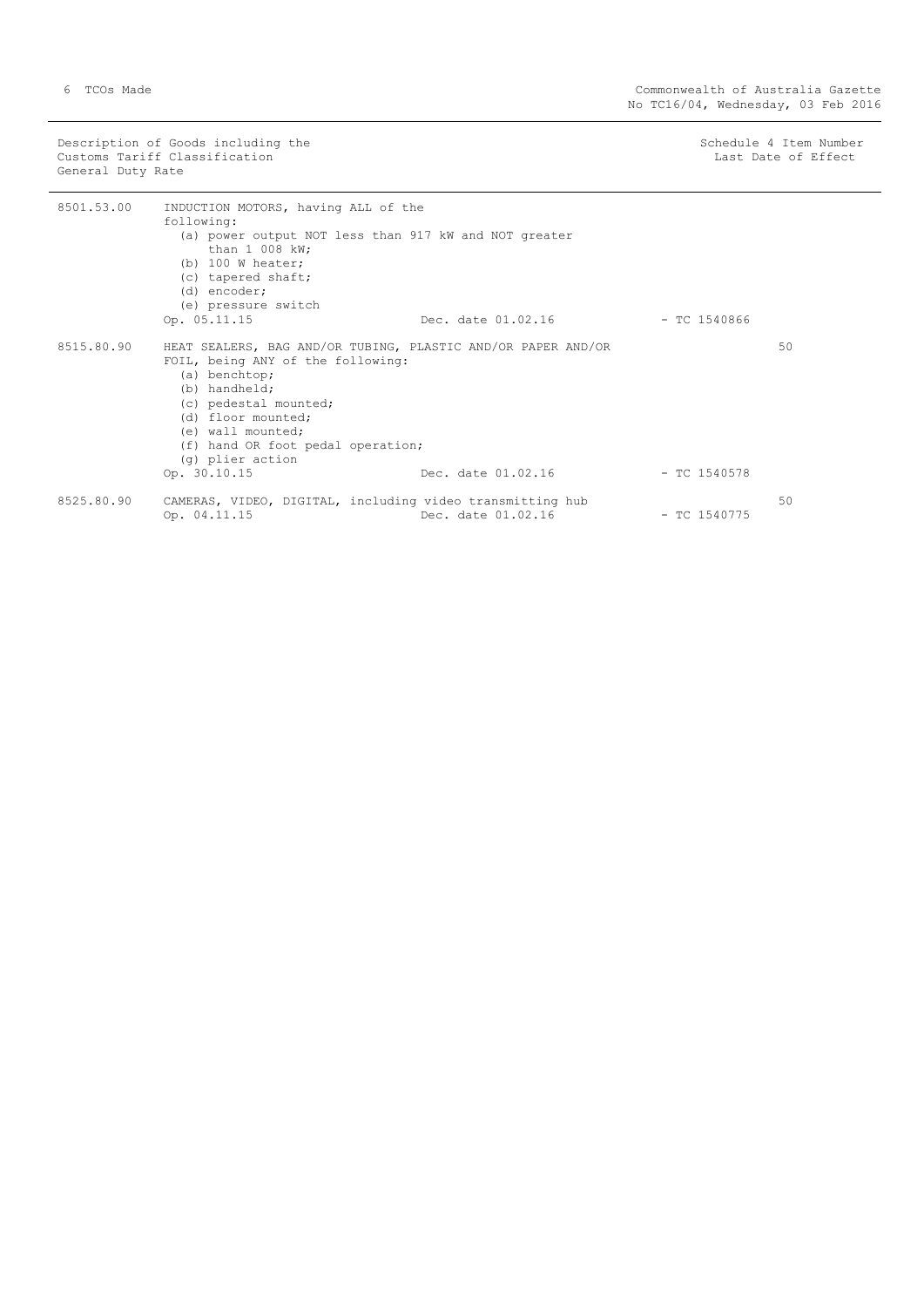# **NOTIFICATION OF AN AUSTRALIAN INDUSTRY REVOCATION REQUEST - SECTION 269SC(1A) CUSTOMS ACT**

<span id="page-6-0"></span>An application has have been lodged for revocation of the Tariff Concession Order set out in the following TABLE.

The Lodgement Request Date shown in the table below is the intended revocation date for the Tariff Concession Order which will take effect should the application for revocation be successful.

Importations not covered by in transit provisions may be subject to post action as any decision to revoke an order is backdated to the date of request for revocation.

| Description of Goods including the<br>Customs Tariff Classification |                                                                              | Schedule 4 Item Number<br>Lodgement Request Date |
|---------------------------------------------------------------------|------------------------------------------------------------------------------|--------------------------------------------------|
| 9503.00.20                                                          | TOYS, DOLL ACCESSORY, whether OR not as sets, being ANY of the<br>following: | 50<br>19.01.16                                   |
|                                                                     | (a) tents AND connectors;                                                    |                                                  |
|                                                                     | (b) fishing rods;                                                            |                                                  |
|                                                                     | $(c)$ lures;                                                                 |                                                  |
|                                                                     | (d) buckets;                                                                 |                                                  |
|                                                                     | (e) confectionery;                                                           |                                                  |
|                                                                     | (f) sticks;                                                                  |                                                  |
|                                                                     | $(q)$ food;                                                                  |                                                  |
|                                                                     | (h) tableware;                                                               |                                                  |
|                                                                     | (i) lanterns AND lamps;                                                      |                                                  |
|                                                                     | $(j)$ pitchers;                                                              |                                                  |
|                                                                     | (k) sleeping bags;                                                           |                                                  |
|                                                                     | (1) overnight bags;                                                          |                                                  |
|                                                                     | (m) shaqqy pillows;                                                          |                                                  |
|                                                                     | (n) straightening irons;                                                     |                                                  |
|                                                                     | (o) curl irons;                                                              |                                                  |
|                                                                     | (p) phones;                                                                  |                                                  |
|                                                                     | (q) headphones;                                                              |                                                  |
|                                                                     | (r) personal care AND cosmetics;                                             |                                                  |
|                                                                     | (s) kitchenware;                                                             |                                                  |
|                                                                     | (t) playing cards;                                                           |                                                  |
|                                                                     | (u) towels;                                                                  |                                                  |
|                                                                     | (v) shoes AND slippers;                                                      |                                                  |
|                                                                     | (w) foot spas;                                                               |                                                  |
|                                                                     | $(x)$ brushes;                                                               |                                                  |
|                                                                     | (y) manicure instruments;                                                    |                                                  |
|                                                                     | (z) spray bottles;                                                           |                                                  |
|                                                                     | (aa) bottles;                                                                |                                                  |
|                                                                     | (ab) face masks;                                                             |                                                  |
|                                                                     | (ac) trays;                                                                  |                                                  |
|                                                                     | (ad) cutlery;                                                                |                                                  |
|                                                                     | (ae) cameras;                                                                |                                                  |
|                                                                     | (af) stationery;                                                             |                                                  |
|                                                                     | (ag) passports;                                                              |                                                  |
|                                                                     | (ah) boarding pass covers;                                                   |                                                  |
|                                                                     | (ai) boarding passes;                                                        |                                                  |
|                                                                     | $(aj)$ journals;                                                             |                                                  |
|                                                                     | (ak) stickers;                                                               |                                                  |
|                                                                     | (al) maps;                                                                   |                                                  |
|                                                                     | (am) travel pillows;                                                         |                                                  |
|                                                                     | (an) luggage tags;                                                           |                                                  |
|                                                                     | (ao) toiletry bags;                                                          |                                                  |
|                                                                     | (ap) jewellery;                                                              |                                                  |
|                                                                     | (aq) watches;                                                                |                                                  |
|                                                                     | (ar) jewellery bays;                                                         |                                                  |
|                                                                     | (as) mirrors;<br>(at) perfume bottles;                                       |                                                  |
|                                                                     | (au) purses;                                                                 |                                                  |
|                                                                     | (av) gloves;                                                                 |                                                  |
|                                                                     | (aw) computers;                                                              |                                                  |
|                                                                     | $(ax)$ bags;                                                                 |                                                  |
|                                                                     | (ay) tights;                                                                 |                                                  |
|                                                                     |                                                                              |                                                  |
|                                                                     | (Continued on next page)                                                     |                                                  |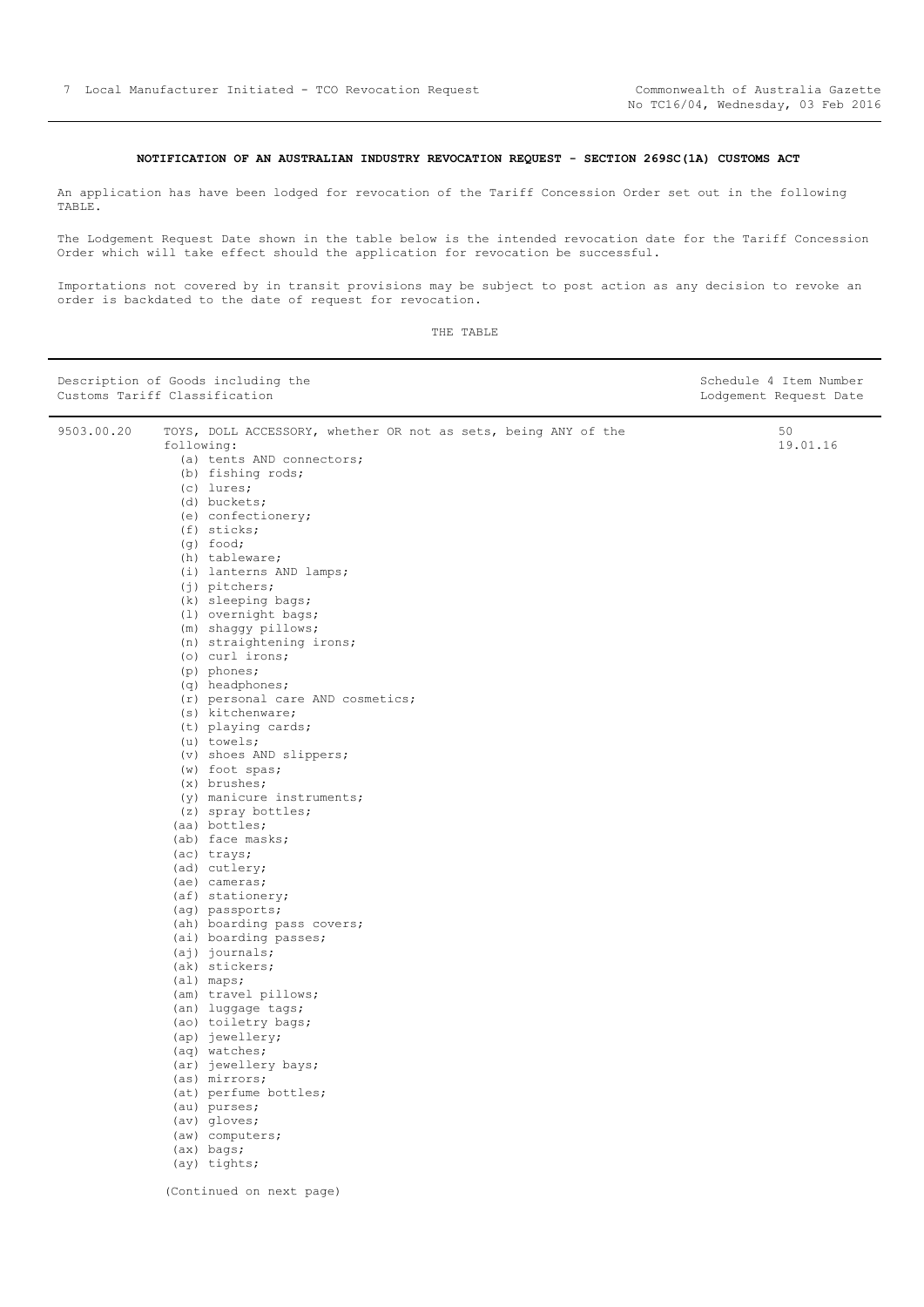Description of Goods including the Schedule 4 Item Number (Number Customs Tariff Classification and Schedule 4 Item Number Customs Tariff Classification Customs Tariff Classification

(Continued from previous page)

(az) socks; (ba) glasses; (bb) sunglasses; (bc) glasses cases; (bd) key rings AND key chains; (be) wallets; (bf) doll toys;  $(bg)$  clothing; (bh) hats AND/OR head gear; (bi) animals AND/OR insects; (bj) nets; (bk) jars<br>Op. 21.09.15 Dec. date 11.01.16 - TC 1536035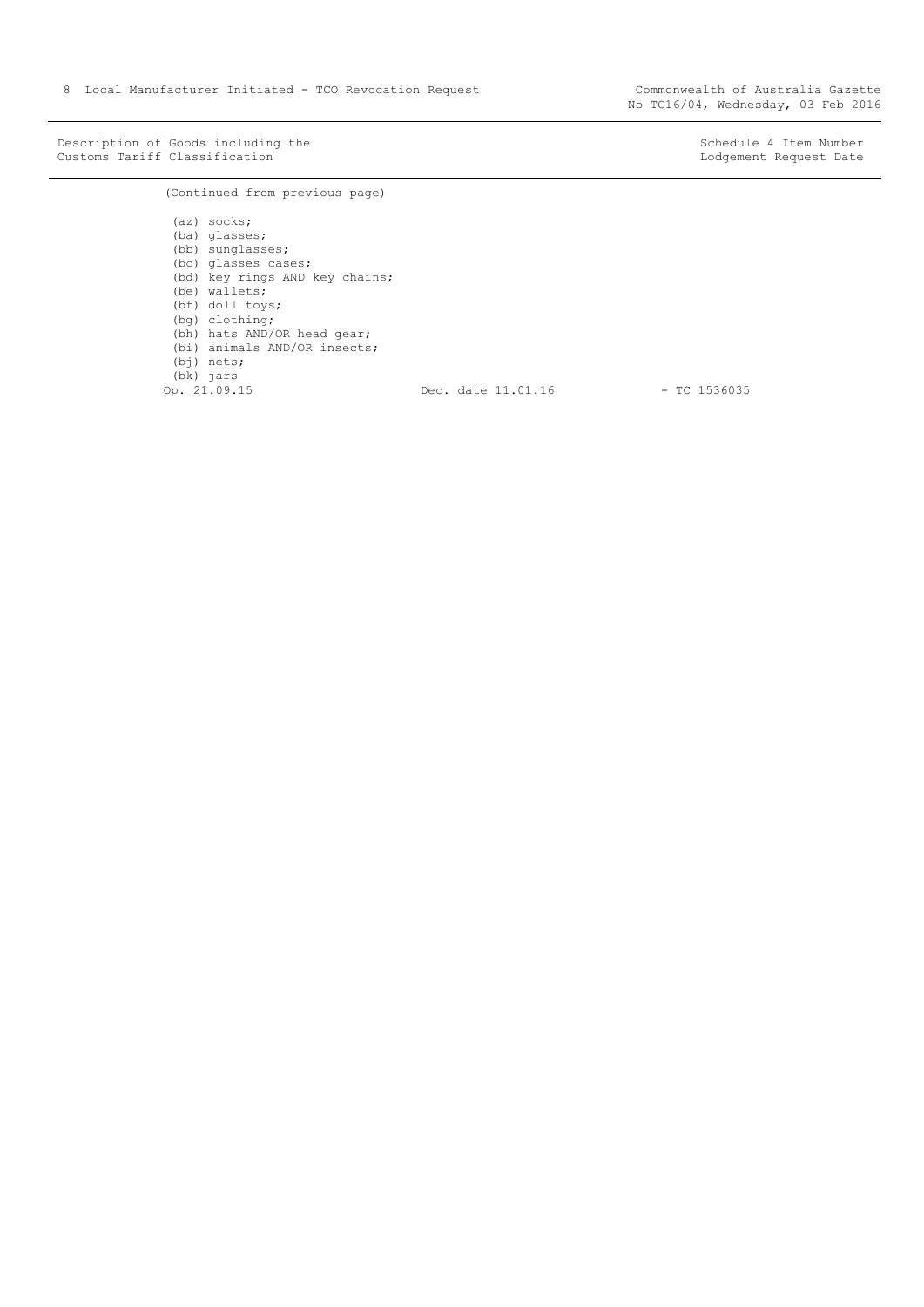### **CUSTOMS ACT 1901**

# <span id="page-8-0"></span>**NOTICE PURSUANT TO SECTION 269SE(2) - TARIFF CONCESSION ORDER REVOCATION AT THE INITIATIVE OF THE COMPTROLLER-GENERAL OF CUSTOMS**

The Tariff Concession Orders listed in THE TABLE below have has not been used for at least 2 years and have been revoked under Section 269SD(1A). In transit provisions apply.

The intention to revoke these orders was notified in Gazette TC15/50 dated 23 December 2015.

Contact: Phone 02 6275 6534, fax 02 6198 7203 or email [tarcon@border.gov.au.](mailto:tarcon@border.gov.au)

|            | Description of Goods including the<br>Customs Tariff Classification                                                                                                                                                                  |                | Schedule 4 Item Number<br>Last Date of Effect |
|------------|--------------------------------------------------------------------------------------------------------------------------------------------------------------------------------------------------------------------------------------|----------------|-----------------------------------------------|
| 4016.93.00 | GASKETS, TELEPHONE, DISPLAY, having BOTH of the following:<br>(a) thermoplastic elastomer;<br>(b) rectangular shape                                                                                                                  |                | 50<br>27.01.16                                |
|            | Op. 20.02.06<br>Dec. date 28.04.06<br>Revoked for two years non-use. In transit provisions apply                                                                                                                                     | $-$ TC 0604026 |                                               |
| 4016.93.00 | VALVE SEATS, TIGHT SHUT OFF VALVE, BLAST FURNACE OR COKE OVEN<br>GAS BOILER, fluorinated elastomer                                                                                                                                   |                | 50<br>27.01.16                                |
|            | Op. 01.10.08<br>Dec. date 12.01.09<br>Revoked for two years non-use. In transit provisions apply                                                                                                                                     | $-$ TC 0833745 |                                               |
| 4016.93.00 | GASKETS OR WASHERS OR SEALS, COMPUTER PRINTER AND/OR<br>PRINTER PLOTTER<br>Op. $24.03.00$<br>Dec. date 09.06.00                                                                                                                      | $-$ TC 0003152 | 50 <sup>°</sup><br>27.01.16                   |
|            | Revoked for two years non-use. In transit provisions apply                                                                                                                                                                           |                |                                               |
| 4016.99.00 | SEGMENTS, TREAD, earthmover tyre<br>Dec. date 10.04.07<br>Op. 16.01.07<br>Revoked for two years non-use. In transit provisions apply                                                                                                 | $-$ TC 0700899 | 50<br>27.01.16                                |
| 4016.99.00 | LACING, CONVEYOR BELT, rubber<br>Dec. date 01.08.08<br>Op. 15.05.08<br>Revoked for two years non-use. In transit provisions apply                                                                                                    | $-$ TC 0808190 | 50<br>27.01.16                                |
| 4016.99.00 | PADS AND GRIPPERS, SUCTION, REFRACTORY BRICK VACUUM LIFT,<br>synthetic rubber<br>Op. 03.03.09<br>Dec. date 29.06.09<br>Revoked for two years non-use. In transit provisions apply                                                    | $-$ TC 0907328 | 50 <sup>°</sup><br>27.01.16                   |
| 4016.99.00 | PROTECTORS, SAFETY, DOOR, C shaped, foam rubber<br>Op. 22.10.09<br>Dec. date 04.01.10<br>Revoked for two years non-use. In transit provisions apply                                                                                  | $-$ TC 0939737 | 50<br>27.01.16                                |
| 4016.99.00 | TAGS, LUGGAGE, novelty, thong shaped, rubber<br>Op. 22.10.09<br>Dec. date 04.01.10<br>Revoked for two years non-use. In transit provisions apply                                                                                     | $-$ TC 0939738 | 50<br>27.01.16                                |
| 4016.99.00 | TELESCOPIC CHUTES, SILICA FUME, SUBMERGED ARC FURNACE, rubber<br>Op. 23.05.11<br>Dec. date 08.08.11<br>Revoked for two years non-use. In transit provisions apply                                                                    | $-$ TC 1116298 | 50<br>27.01.16                                |
| 4016.99.00 | DIAPHRAGMS, rubber coated fabric, having ALL of the following:<br>(a) perforated with a paper board border;<br>(b) thickness NOT greater than .20 mm;<br>(c) weight NOT greater than 230 g;<br>(d) complying with ASTM 0751 standard |                | 50<br>27.01.16                                |
|            | Op. 24.03.00<br>Dec. date 09.06.00<br>Revoked for two years non-use. In transit provisions apply                                                                                                                                     | $-TC 0003151$  |                                               |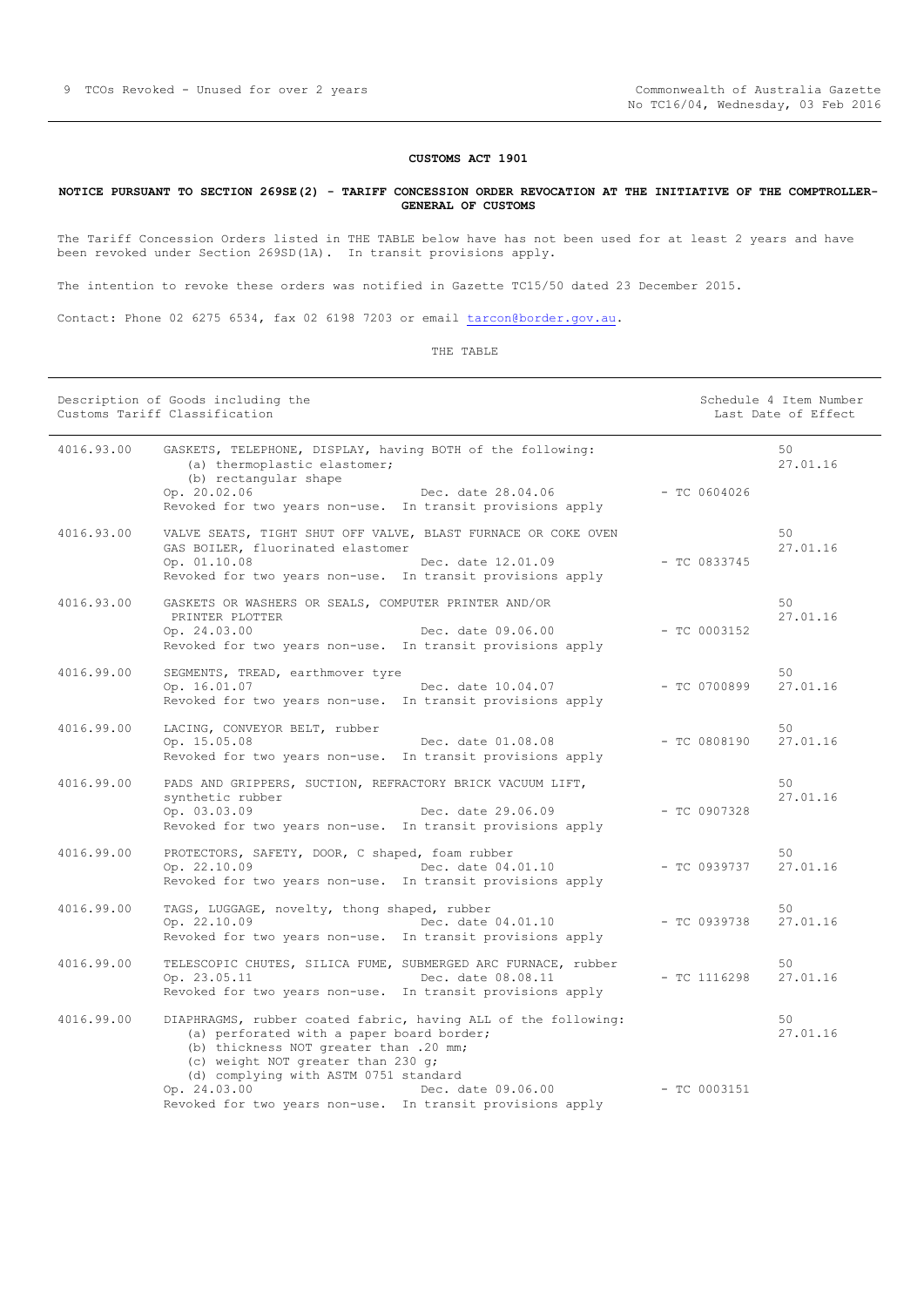| 4202.92.90 | SWAG BAGS, CONVERTIBLE, polyvinyl chloride laminated, comprising<br>ALL of the following:<br>(a) ground sheet cover;<br>(b) circular sides;<br>(c) removable shoulder strap;<br>(d) roll up closure                                         |                | 50<br>27.01.16 |
|------------|---------------------------------------------------------------------------------------------------------------------------------------------------------------------------------------------------------------------------------------------|----------------|----------------|
|            | Op. 23.07.08<br>Dec. date 17.10.08 - TC 0822710<br>Revoked for two years non-use. In transit provisions apply                                                                                                                               |                |                |
| 4202.92.90 | WAIST POUCHES, shaped to resemble the head of an animal<br>character, external surface of textile fabric, zippered closure<br>Dec. date 05.03.01 - TC 0009748<br>Op. 28.11.00<br>Revoked for two years non-use. In transit provisions apply |                | 50<br>27.01.16 |
| 4205.00.90 | PHYLACTERIES<br>Dec. date 20.07.07    - TC 0706138<br>Op. 09.05.07<br>Revoked for two years non-use. In transit provisions apply                                                                                                            |                | 50<br>27.01.16 |
| 4408.90.90 | VENEERS, ROCK MAPLE (also known as hard or sugar maple)<br>Dec. date $09.01.02$ - TC 0107616<br>Op. 01.01.02<br>Revoked for two years non-use. In transit provisions apply                                                                  |                | 50<br>27.01.16 |
| 4412.39.00 | PLYWOOD, PAPER OVERLAID, max 3.6 mm thick, conforming to HUD<br>formaldehyde emission standard 24 CFR Part 3280.308<br>Dec. date 07.11.06<br>Op. 01.01.07<br>Revoked for two years non-use. In transit provisions apply                     | $-$ TC 0614158 | 50<br>27.01.16 |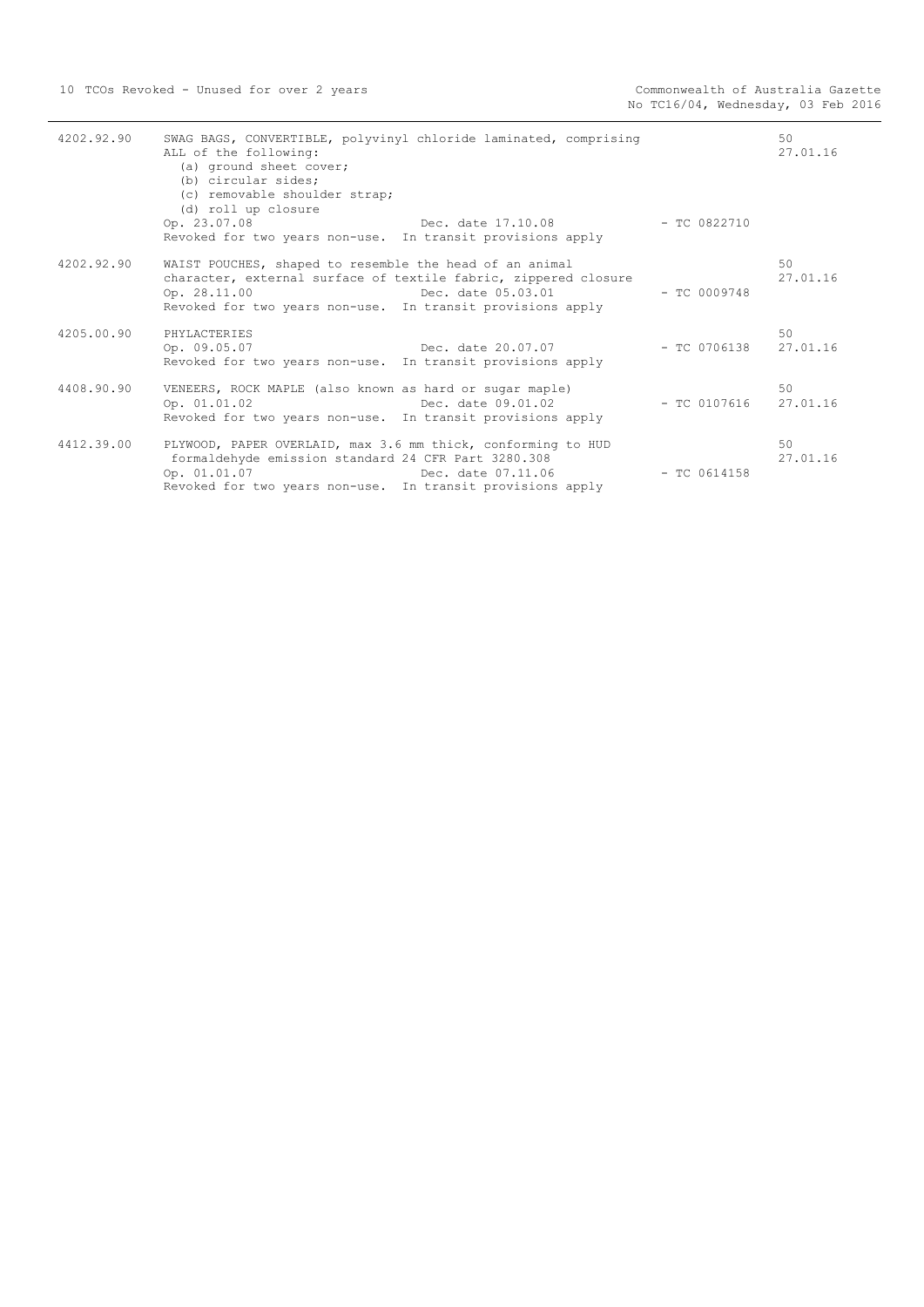### **TARIFF CONCESSION ORDERS (TCOs) NOT USED IN THE PREVIOUS 2 YEARS**

<span id="page-10-0"></span>The Comptroller-General of Customs is satisfied that the TCOs listed in the table below are no longer required because, in the 2 years preceding the day of this notice, they have not been quoted in an import declaration to secure a concessional rate of duty.

From Thursday, 03 March 2016, it is intended to take action to revoke these Orders under subsection 269SD(1A) of the Customs Act 1901. In accordance with subsection 269SG(2) of the Customs Act 1901, in transit provisions shall apply. If revoked, the expected date of effect will be 02 March 2016.

Interested parties are invited to provide, by close of business, Wednesday 02 March 2016, written reasons why an Order should NOT be revoked.

Please advise if any of the Orders listed below have been quoted on an import declaration.

If a request is made to retain an Order used for the granting of a Determination, please specify the Determination and the linked Item number to enable mapping to the Order and its scope.

Contact: Email tarcon@border.gov.au, fax 02 6198 7203 or phone 02 6275 6534

| Tariff<br>Classification | Description                                                                                                                                                          |                                                                                                                                                                                                                                                                                                                                                                                                                            | Concession Number |
|--------------------------|----------------------------------------------------------------------------------------------------------------------------------------------------------------------|----------------------------------------------------------------------------------------------------------------------------------------------------------------------------------------------------------------------------------------------------------------------------------------------------------------------------------------------------------------------------------------------------------------------------|-------------------|
| 8422.30.90               | following:<br>(a) conveyors;<br>(b) sealers;<br>(c) detectors;<br>(d) washers;<br>(e) weighers;<br>(f) labellers;<br>(q) storers;<br>(h) controllers<br>Op. 04.10.07 | PACKING MACHINE, DRUM FILLING LINE, comprising ALL of the<br>Dec. date 21.12.07                                                                                                                                                                                                                                                                                                                                            | $-$ TC 0716881    |
| 8422.30.90               | Op. 18.11.08                                                                                                                                                         | PACKING MACHINES, GRAIN, gravity fed, self propelled<br>Dec. date 06.02.09                                                                                                                                                                                                                                                                                                                                                 | $-$ TC 0840224    |
| 8422.30.90               | per m3;<br>(c) control panels;<br>(d) compressors<br>Op. 20.04.10                                                                                                    | FERTILISER BAGGING MACHINES, mobile, container mounted, with OR<br>without hoppers, having ALL of the following:<br>(a) bagging capacity NOT less than 60 tonnes/h using<br>1 000 kg bags with product having BOTH of the following:<br>(i) granular density NOT less than 0.7 tonnes<br>(ii) granular size NOT greater than 25 mm,<br>(b) weighing platforms incorporating motorised roller tables;<br>Dec. date 09.07.10 | - TC 1017985      |
| 8422.30.90               | fill, including spout inserter<br>Op. 29.06.10                                                                                                                       | ROTARY FILLING AND CAPPING MACHINES, PLASTIC BOTTLE, net weight<br>Dec. date 20.09.10                                                                                                                                                                                                                                                                                                                                      | $-$ TC 1029102    |
| 8422.30.90               | including ALL of the following:<br>(a) indexing conveyors;<br>(b) cleaning and sanitising filler;<br>per hour<br>Op. 11.10.10                                        | FILLING AND SEALING MACHINES, LIQUID OR PASTE FOOD CONTAINER,<br>(c) maximum capacity NOT less than 12 000 food containers<br>Dec. date 07.01.11                                                                                                                                                                                                                                                                           | $-$ TC 1045695    |
| 8422.30.90               | following:<br>per hour;<br>(b) screw cap lid sealing applicator<br>Op. 04.08.11                                                                                      | CARTON FILLING AND SEALING MACHINES, having BOTH of the<br>(a) maximum output capacity NOT less than 4 000 cartons<br>Dec. date 02.11.11                                                                                                                                                                                                                                                                                   | $-$ TC 1126225    |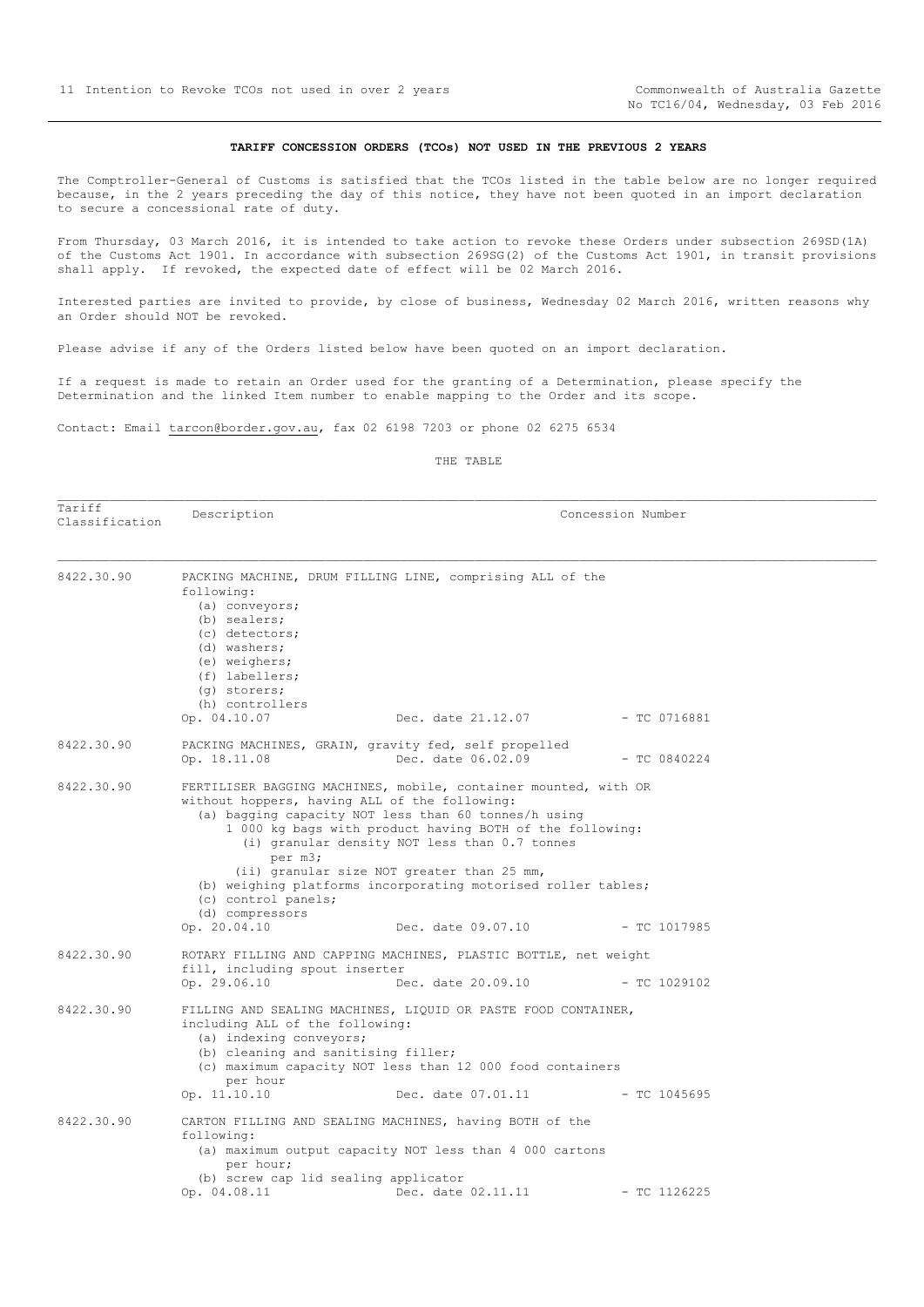| 8422.30.90 | FILLING MODULES, DRY MINERAL PACKING LINE,<br>programmable logic controlled, having BOTH of the following:<br>(a) product hopper;<br>(b) bulk bag packing machine<br>Op. 22.10.12                                                                                                                                                                                                                                                                                                                                                                                                          | Dec. date 14.01.13 - TC 1240248                                                                                                                                                                                |                |
|------------|--------------------------------------------------------------------------------------------------------------------------------------------------------------------------------------------------------------------------------------------------------------------------------------------------------------------------------------------------------------------------------------------------------------------------------------------------------------------------------------------------------------------------------------------------------------------------------------------|----------------------------------------------------------------------------------------------------------------------------------------------------------------------------------------------------------------|----------------|
| 8423.30.00 | PARCEL WEIGHING BELT CONVEYORS, flat bed, having ALL of the<br>following:<br>(a) NOT less than four load cells;<br>(b) electric motor with OR without frequency inverter;<br>(c) belt length NOT less than 1 490 mm;<br>(d) belt width NOT less than 790 mm;<br>(e) maximum belt speed 2.2 metres per second;<br>(f) dynamic AND/OR static weighing modes;<br>(g) single OR multiple weighing intervals;<br>50 kg;<br>per hour;<br>degrees from horizontal;<br>(k) weight display screen;<br>(1) keypad;<br>(m) interface connector ports<br>Op. 18.02.13                                  | (h) weighing capacity NOT less than 10 g and NOT greater than<br>(i) individual weighing capacity NOT less than 2 300 items<br>(j) longitudinal tilt angle operation NOT greater than 12<br>Dec. date 06.05.13 | $-$ TC 1306216 |
| 8423.81.00 | SCALES, PAPER, WEIGHT TO AREA MEASUREMENT<br>Op. 04.12.97                                                                                                                                                                                                                                                                                                                                                                                                                                                                                                                                  | Dec. date 27.02.98                                                                                                                                                                                             | $-$ TC 9710662 |
| 8424.30.90 | POST-BLAST MONORAIL MACHINES, wheel blasting<br>Op. 31.03.09                                                                                                                                                                                                                                                                                                                                                                                                                                                                                                                               | Dec. date 19.06.09                                                                                                                                                                                             | $-$ TC 0910927 |
| 8424.30.90 | COATING AND CLEANING MACHINES, MANHOLE AND SHAFT, having a shaft<br>operating capacity NOT less than nominal diameter (DN) 500 mm<br>and NOT greater than nominal diameter (DN) 3 000 mm<br>Op. 22.07.10                                                                                                                                                                                                                                                                                                                                                                                   | Dec. date 11.10.10                                                                                                                                                                                             | $-$ TC 1033693 |
| 8424.81.00 | SPRAYERS, RIDE-ON, self propelled, having ALL of the following:<br>(a) boom spraying widths from 18 m to 19 m;<br>degree spray angle;<br>(c) adjustable spraying height of 228 mm to 2 340 mm;<br>(d) operating weights of 3 777 kg and 5 200 kg;<br>(e) spray tank capacity NOT exceeding 1 500 L;<br>(f) adjustable boom tip lift and boom fold;<br>(g) adjustable thread width of 2 030 mm and 3 050 mm;<br>(h) maximum frame ground clearance of 1 300 mm;<br>(i) mechanical transmission;<br>(j) rear two wheel drive only;<br>(k) front mounted vehicle towing hitch<br>Op. 26.08.97 | (b) having 35 to 40 interchangeable nozzles with jets having 80<br>Dec. date 07.11.97                                                                                                                          | $-$ TC 9707538 |
| 8424.89.90 | METERS AND MIXERS, FLUID RESIN<br>Op. 17.05.07                                                                                                                                                                                                                                                                                                                                                                                                                                                                                                                                             | Dec. date 13.08.07                                                                                                                                                                                             | $-$ TC 0707388 |
| 8424.89.90 | WASHERS, TRACK AND SHACKLE, POULTRY DE-FEATHERING<br>Op. 24.01.08                                                                                                                                                                                                                                                                                                                                                                                                                                                                                                                          | Dec. date 04.04.08                                                                                                                                                                                             | $-$ TC 0801294 |
| 8424.89.90 | SPRAYERS, WATER DISTRIBUTION, COOLING TOWER, ALUMINA PLANT<br>Op. 08.01.09                                                                                                                                                                                                                                                                                                                                                                                                                                                                                                                 | Dec. date 03.04.09                                                                                                                                                                                             | $-$ TC 0946616 |
| 8424.89.90 | OIL REFINERY CATALYST OR ADDITIVE SYSTEM, CATALYTIC CRACKING<br>UNIT, including ALL of the following:<br>(a) tanks;<br>(b) valves;<br>(c) pipes<br>Op. 28.10.11                                                                                                                                                                                                                                                                                                                                                                                                                            | Dec. date 16.01.12                                                                                                                                                                                             | $-$ TC 1136082 |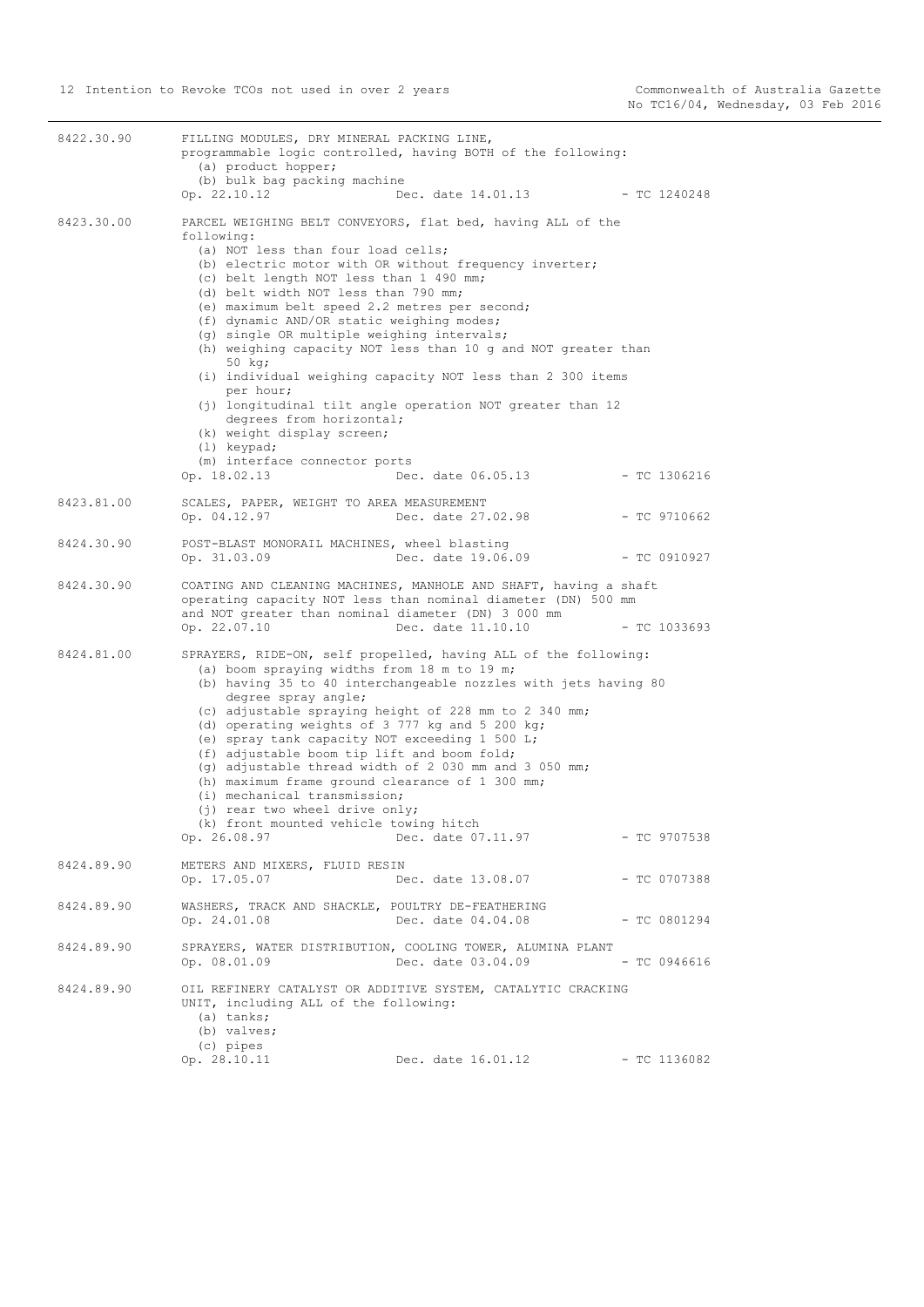| 8426.12.00 | following:<br>(a) NOT less than 6 wheels;<br>(b) maximum lifting capacity NOT less than 50 t;<br>(c) maximum travelling speed NOT less than 25 km/h<br>with a 40 t load;<br>(d) maximum hoisting speed NOT less than 20 m/min; | STRADDLE CARRIERS, SHIPPING CONTAINER LIFTING AND TRANSPORTING,<br>incorporating a telescoping OR twin spreader, having ALL of the              |                |
|------------|--------------------------------------------------------------------------------------------------------------------------------------------------------------------------------------------------------------------------------|-------------------------------------------------------------------------------------------------------------------------------------------------|----------------|
|            | (e) maximum lifting height NOT less than 6 300 mm;<br>(f) weight NOT less than 46 t;<br>(g) power output NOT less than 272 kW at 2 100 rpm<br>Op. 15.11.11                                                                     | Dec. date 26.03.12                                                                                                                              | $-$ TC 1138159 |
| 8428.39.00 | REHANGER AND TRANSFER MACHINES, POULTRY CARCASS<br>Op. 25.08.08                                                                                                                                                                | Dec. date 14.11.08                                                                                                                              | $-$ TC 0827978 |
| 8428.39.00 | DOSING HOPPERS, CHAIN, COMPOST TUNNEL<br>Op. 18.12.08                                                                                                                                                                          | Dec. date 02.09.09                                                                                                                              | $-$ TC 0917086 |
| 8428.39.00 | (a) transition sections and chutes;<br>(c) linear induction motor drive;<br>(d) extruded aluminium track;<br>(e) sort line speeds NOT greater than $2.5 \text{ m/s}$<br>Op. 13.10.09                                           | SORTERS, TILT TRAY AND CROSSBELT, having ALL of the following:<br>(b) tilting trays and/or bi-directional conveyor belts;<br>Dec. date 08.01.10 | $-$ TC 0938677 |
| 8428.39.00 | Op. 22.02.11                                                                                                                                                                                                                   | SLEWING SCREW RECLAIMERS, SOLID WASTE FUEL PROCESSING PLANT SILO<br>Dec. date 23.05.11                                                          | $-$ TC 1106939 |
| 8428.39.00 | (a) loading AND unloading conveyors;<br>(b) intermediate stack conveyors;<br>(c) transfer train conveyors;<br>(d) buffer conveyors                                                                                             | TRANSFER SYSTEM, ROLLER CONVEYOR, MEDIUM DENSITY FIBREBOARD,<br>programmable logic controlled, including ALL of the following:                  |                |
|            | Op. 20.07.11                                                                                                                                                                                                                   | Dec. date 12.10.11                                                                                                                              | $-$ TC 1124056 |
| 8428.39.00 | (a) log scraper conveyors;<br>(b) log conveyors;<br>(c) bark conveyors<br>Op. 10.01.12                                                                                                                                         | CONVEYORS, LOG SORTING LINE, being ANY of the following:<br>Dec. date 02.04.12 - TC 1201090                                                     |                |
| 8428.39.00 | (a) board landing deck;<br>(b) board unscrambler;<br>(c) board loader;<br>(d) board density tester;<br>(e) board dimension sorter<br>Op. 13.03.12                                                                              | TIMBER BOARD HANDLING LINE, including ALL of the following:<br>Dec. date 04.06.12                                                               | $-$ TC 1208363 |
| 8428.90.00 | STACKERS, SAWN TIMBER, immobile, PLC<br>Op. 01.09.04                                                                                                                                                                           | Dec. date 15.11.04                                                                                                                              | - TC 0408976   |
| 8428.90.00 | PALLET RETURNERS<br>Op. 22.08.05                                                                                                                                                                                               | Dec. date 04.11.05                                                                                                                              | $-$ TC 0511113 |
| 8428.90.00 | COAL FEEDERS, gravimetric<br>Op. 06.12.05                                                                                                                                                                                      | Dec. date 18.05.06                                                                                                                              | $-$ TC 0516758 |
| 8428.90.00 | BUFFERS AND/OR CONVEYORS, CIGARETTE, programmable logic<br>controllers, having EITHER of the following:<br>AND/OR conveyors;<br>(b) infeed link tray fillers<br>Op. 24.01.06                                                   | (a) first in, first out product transfer buffer reservoirs<br>Dec. date 21.04.06                                                                | $-$ TC 0602850 |
| 8428.90.00 | controlled, comprising ALL of the following:<br>(a) transfer cars;<br>(b) plastic chain conveyors;<br>(c) pallet inserters;<br>(d) turntables;<br>Op. 29.08.06                                                                 | CONVEYORS, CORRUGATED CARTON BOARD, programmable logical<br>Dec. date 24.11.06                                                                  | $-$ TC 0616189 |
|            |                                                                                                                                                                                                                                |                                                                                                                                                 |                |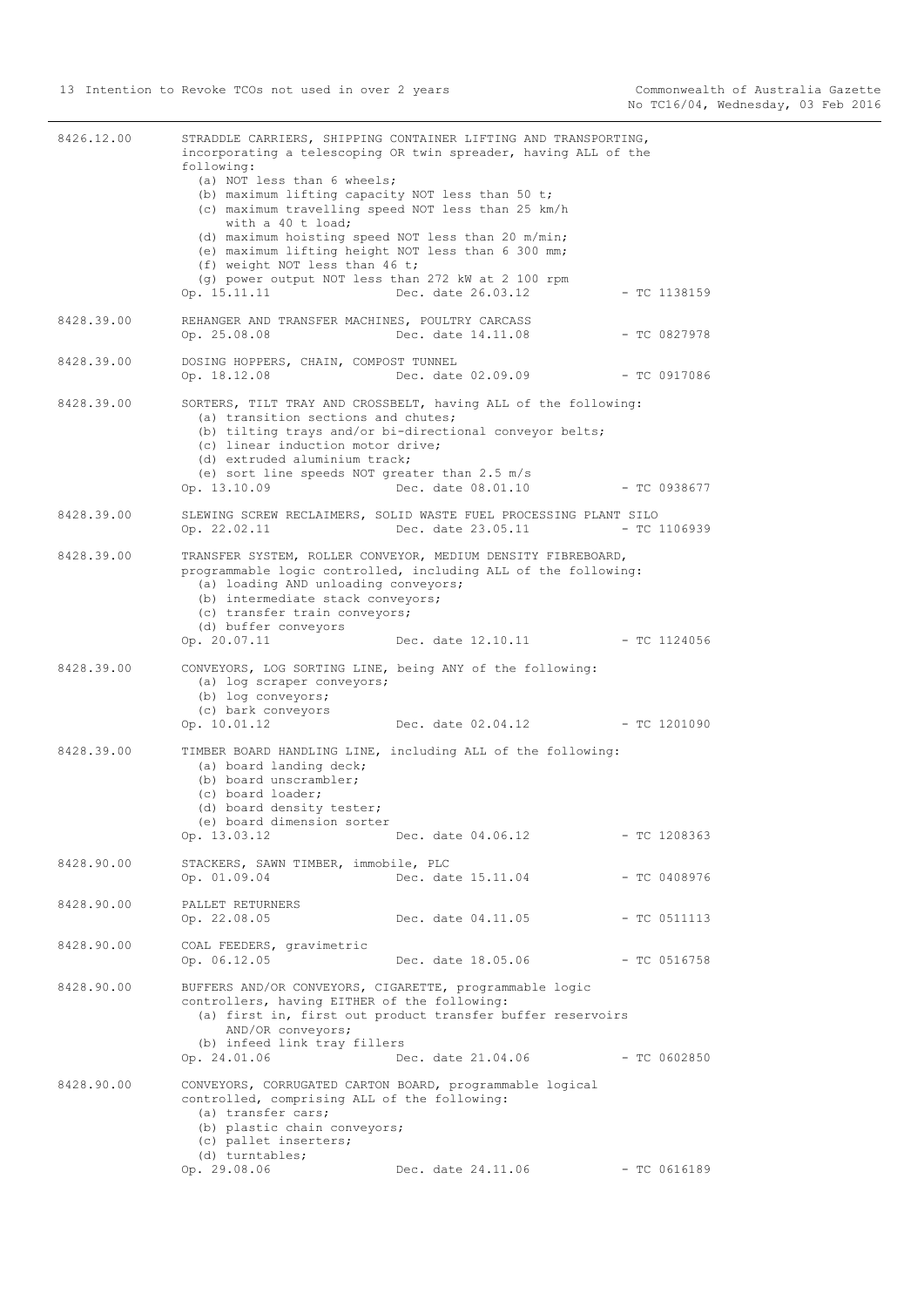| 8428.90.00 | following:<br>$(a)$ infeeds;<br>(b) variable drives;<br>(c) transfers;<br>(d) positioning fences;<br>(e) control panels<br>Op. 26.04.07                                                                                                            | SYSTEMS, POSITIONING, TIMBER SAWLINE, comprising ALL of the<br>Dec. date 06.07.07 - TC 0706047                                                         |                |
|------------|----------------------------------------------------------------------------------------------------------------------------------------------------------------------------------------------------------------------------------------------------|--------------------------------------------------------------------------------------------------------------------------------------------------------|----------------|
| 8428.90.00 | (a) battery storage stands;<br>(b) battery carrying carts<br>Op. 06.09.07                                                                                                                                                                          | HANDLING MACHINES, TRACTION BATTERY, whether or not including<br>battery washing machines, AND comprising BOTH of the following:<br>Dec. date 16.11.07 | - TC 0714573   |
| 8428.90.00 | DISCHARGERS, ROTARY BIN AND/OR SILO, programmable logic<br>controlled, comprising ALL of the following:<br>(a) distribution cones;<br>(b) rotary sweeping arms;<br>(c) variable geared slew-ring drives;<br>(d) rotary dischargers<br>Op. 11.12.07 | Dec. date 29.02.08                                                                                                                                     | $-$ TC 0721025 |
| 8428.90.00 | LOADING HEADS, BULK POWDERED MATERIAL<br>Op. 04.06.08                                                                                                                                                                                              | Dec. date 02.09.08                                                                                                                                     | $-$ TC 0811281 |
| 8428.90.00 | EXTRACTORS, HEAT EXCHANGER TUBE BUNDLE<br>Op. 04.06.08                                                                                                                                                                                             | Dec. date 15.08.08                                                                                                                                     | $-TC 0811403$  |
| 8428.90.00 | (a) log unscrambling machine;<br>(b) log end reducer;<br>(c) log turner;<br>(d) conveyor<br>Op. 18.11.11                                                                                                                                           | LOG SORTING AND CUTTING LINE, including ALL of the following:<br>Dec. date 07.02.12                                                                    | - TC 1138534   |
| 8428.90.00 | output conveyors<br>Op. 18.11.11                                                                                                                                                                                                                   | PALLET PACKING MACHINES, robotic controlled, without input AND<br>Dec. date 10.02.12                                                                   | - TC 1138670   |
| 8428.90.00 | logic controlled, including ALL the following:<br>(a) conveyors, with OR without de-palletiser;<br>(b) storage and retrieval lift trolley;<br>(c) transfer carriages<br>Op. 21.11.11                                                               | STORAGE AND RETRIEVAL SYSTEM, LAMINATING PAPER, programmable<br>Dec. date 13.02.12                                                                     | $-$ TC 1138723 |
| 8428.90.00 | Op. 17.06.11                                                                                                                                                                                                                                       | TRANSFORMER ASSEMBLY PLATFORMS, air cushioned, height adjustable<br>Dec. date 05.09.11                                                                 | $-$ TC 1119445 |
| 8428.90.00 | BOTH of the following:<br>(a) conveyor belts;<br>(b) hydraulic lifting tables<br>Op. 31.08.11                                                                                                                                                      | ASSEMBLIES, HANDLING SYSTEM, ALUMINIUM EXTRUSION, including<br>Dec. date 21.11.11                                                                      | $-$ TC 1129585 |
| 8428.90.00 | HANDLING MACHINES, TRANSFORMER CORE<br>Op. 24.03.10                                                                                                                                                                                                | Dec. date 18.06.10                                                                                                                                     | $-$ TC 1014472 |